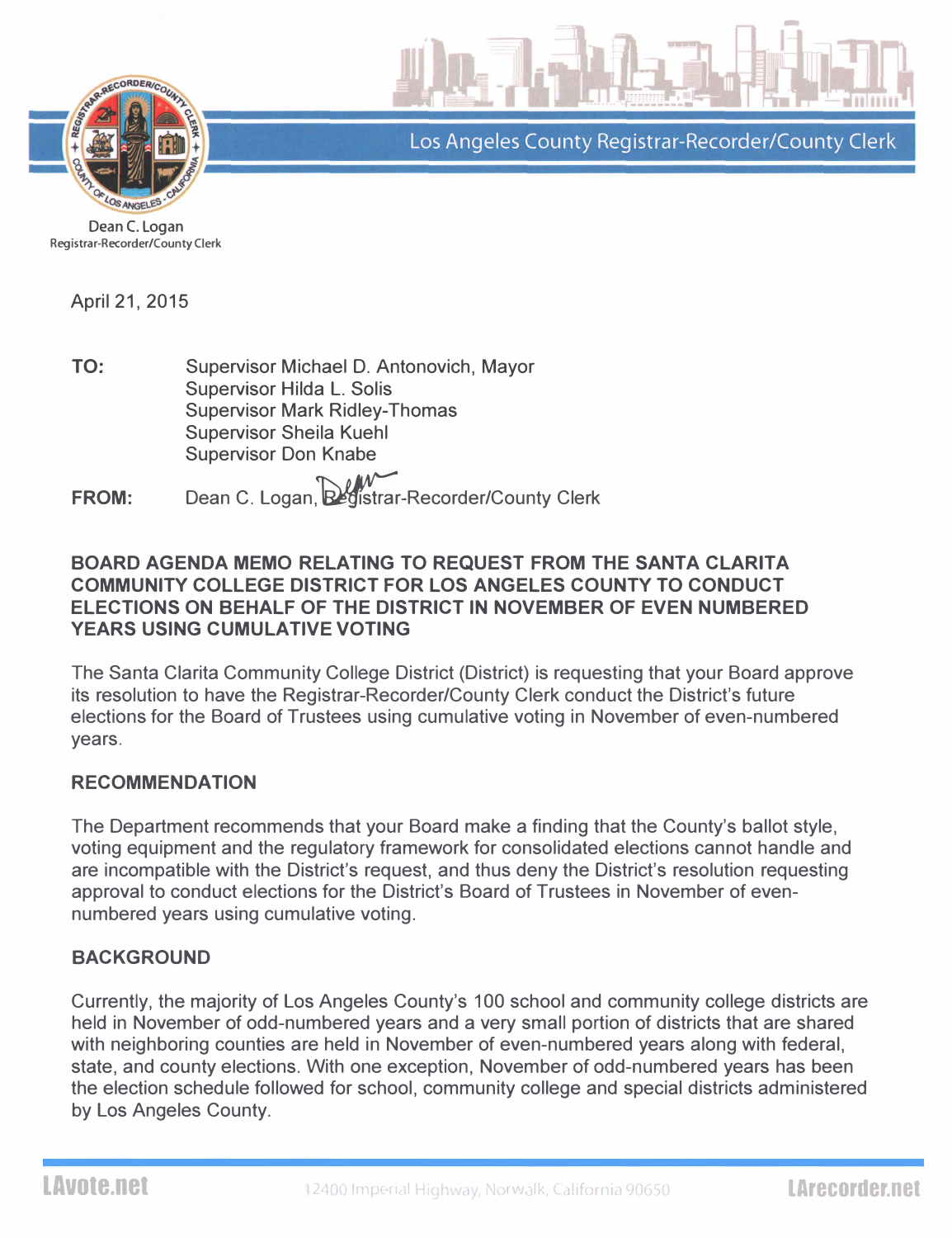Board of Supervisors April 21, 2015 Page 2

Your Board's policy since 1981, generally reaffirmed by subsequent Board action through 2013, has been to deny requests for consolidation with statewide Primary or General Election cycles. This policy has been based on the finite ballot capacity of the County's voting system. Primary and General Election ballots contain statewide (and certain local) offices and ballot measures which contribute to their length and complexity. Because of this, there has been a very real probability that there would be insufficient space to accommodate additional contests and/or measures from numerous jurisdictions requesting consolidation with these election cycles.

Furthermore, the policy has helped eliminate the risk of presenting a congested ballot layout that could lead to error when voters interpret and mark their ballots. Although the Registrar-Recorder/County Clerk is in the process of revising the methodology for evaluating consolidation requests and this current Board policy, based on that methodology the recommendation would be to deny the District's resolution for the reasons stated below.

Although California Elections Code section 10405.7, as well as other consolidation sections, provide that consolidation requests must be approved by the Board of Supervisors, such approval is expressly conditioned upon the County's ballot style, voting equipment or computer capability being able to handle additional elections or materials. Additionally, this is the same statutory standard to approve or deny any request for consolidation with a statewide election. The Department's Voting Systems Assessment Project (VSAP) is in the process of addressing the aforementioned issues with the expectation that current ballot capacity limitations will be resolved through implementation of the new voting system estimated to begin in 2018.

## DISTRICT LITIGATION

In June 2013, a lawsuit was filed against the Santa Clarita Community College District in Los Angeles Superior Court alleging that the District is in violation of the California Voting Rights Act (CVRA). As noted in its correspondence to your Board, the District contested the suit which claims impairment of voting rights and challenges the District's use of at-large voting.

In an effort to avoid protracted litigation, the District and plaintiffs have negotiated a settlement agreement which requires, in part, that the District stipulate to having its elections conducted in November of even-numbered years to coincide with statewide general elections and to do so using cumulative voting. Resolution number 2014/15-14 for such action was adopted by the District on February 25, 2015 and submitted as part of the correspondence received by the Board of Supervisors Executive Office on March 2, 2015.

This settlement agreement and the related request differs from the agreement entered into and the request made by the City of Santa Clarita ("City"). The District's agreement mandates that it will use cumulative voting in its elections. Whereas, the City's reference to cumulative voting, in its agreement, is conditioned upon the occurrence of certain factors, including but not limited to, obtaining the necessary federal and State certifications.